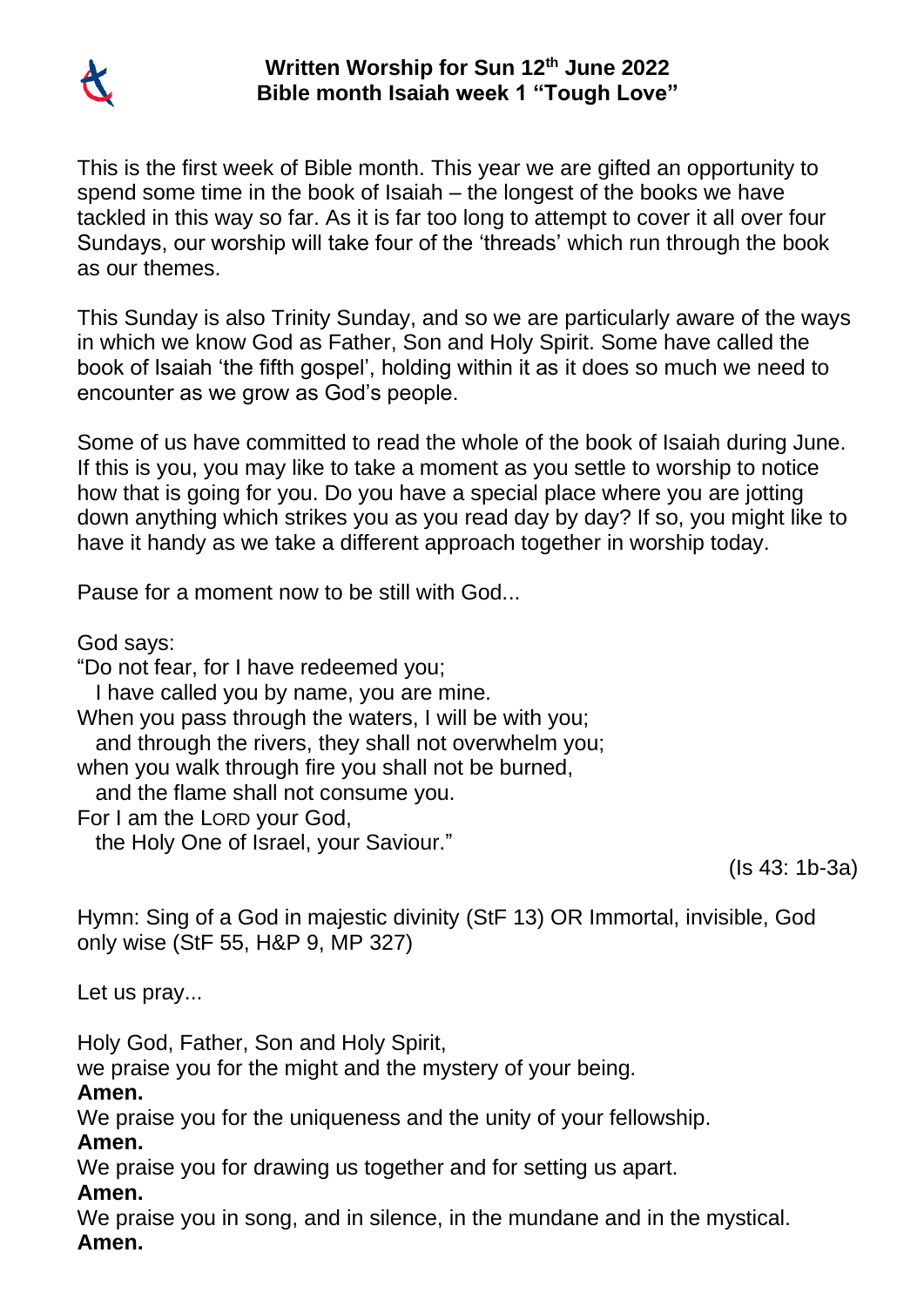God of truth, we bring to you our sorrow for our sins.

For seeking earthly absolutes and not eternal mysteries: **We are sorry.** For rooting ourselves in the finite and not nurturing the infinite within: **We are sorry.** For saying 'I' so much more than 'we', and for damaging relationships: **We are sorry.** Forgive us and strengthen us, we pray. **For we are sorry.**

Living God, you choose to turn towards, not away, to show us your nature and not to hide. You choose both mercy and justice. You allow us to know you, to love you and to serve you – and for all these things, and so much more, we are thankful. **Amen.**

As we pause for a moment before we come to our passage for today, we give thanks for the prophets, and for those who recorded and organised their words, copied texts and translated them so that we can read them today.

Hymn: Deep in the shadows of the past (StF 463; H&P 447)

Read: Isaiah 5: 1-10 (or the whole of chapter 5)

We pray... Holy God, break your word among us as bread for our souls. Amen.

Reflect:

- What catches your attention as you read?
- What emotions do you detect in the passage?
- What connections, if any, come to mind from this passage to other parts of scripture, and especially into the gospels?

This passage is a tough read, particularly if you persist to the end of the chapter. Taken out of context, it may feel very bleak. But bible month is all about encountering scripture in context, and as we read through the book of Isaiah we discover that it holds both God's anger, God's warnings about the consequences of the people's actions, and also God's tenderness towards the people God loves. In chapter 5, the picture of the vineyard becomes a picture of God's people – land and identity are deeply entwined, recalling Deuteronomy chapter 28 in which we discover that failure to keep the covenant will ultimately lead to a loss of land. Elsewhere through the book of Isaiah, and in the work of other prophets though, we come to understand that often the prophets offer warnings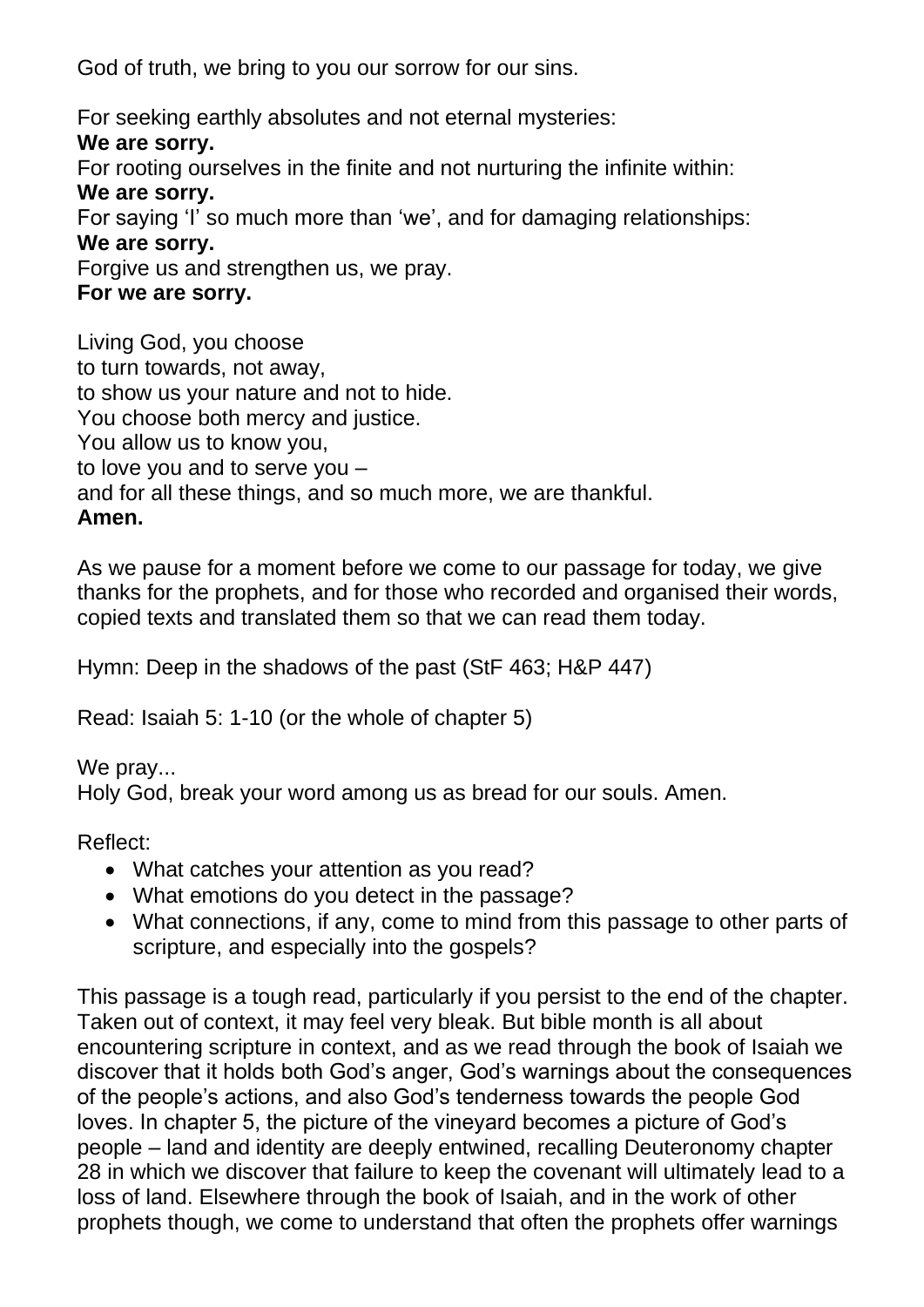and threats of what will happen 'if'...if the people persist in pursuing a path of disobedience. But there is still opportunity for repentance...

Isaiah offers us a picture of a people who do not trust God, who are tempted to place their trust in other nations and their gods, who practice injustice, who offer worship to God in the context of violence and oppression. And alongside this, Isaiah offers us a picture of a God who cannot and will not ignore this way of being, and yet still offers love to God's people.

Reflect:

- What picture of God's people might a prophet like Isaiah offer today?
- What moves you to an anger which you might describe as 'righteous anger', anger which is prompted by injustice, and which moves you to seek change...
- What do we imagine might anger God in our time and place? You might want to focus your reflection on your own locality, or the city of Leeds, as well as, or instead of, taking a global view.

There is a temptation to think of justice and mercy as opposites, responses which must be chosen between. Isaiah shows us that in God, justice and mercy co-exist and both reflect God's eternal loving-kindness.

Read: Isaiah 58

Reflect:

• How will our engagement with the theme of 'tough love' prompt us to prayer, to change, to action this week?

Hymn: Praise to the God who clears the way (StF 183) OR God is Love: let heaven adore him (StF 103, H&P 36, MP 187)

Pray:

In faith we entrust to God the situations, places and people which are on our minds…

We bring to mind a person or situation which has made the news headlines this week…offering them to God…listening to see if God wants us to be active in the situation…

Your kingdom come, Your will be done

We bring to mind something which has concerned us in our local community this week… offering it to God…listening to see if God wants us to be active in the situation…

Your kingdom come, Your will be done